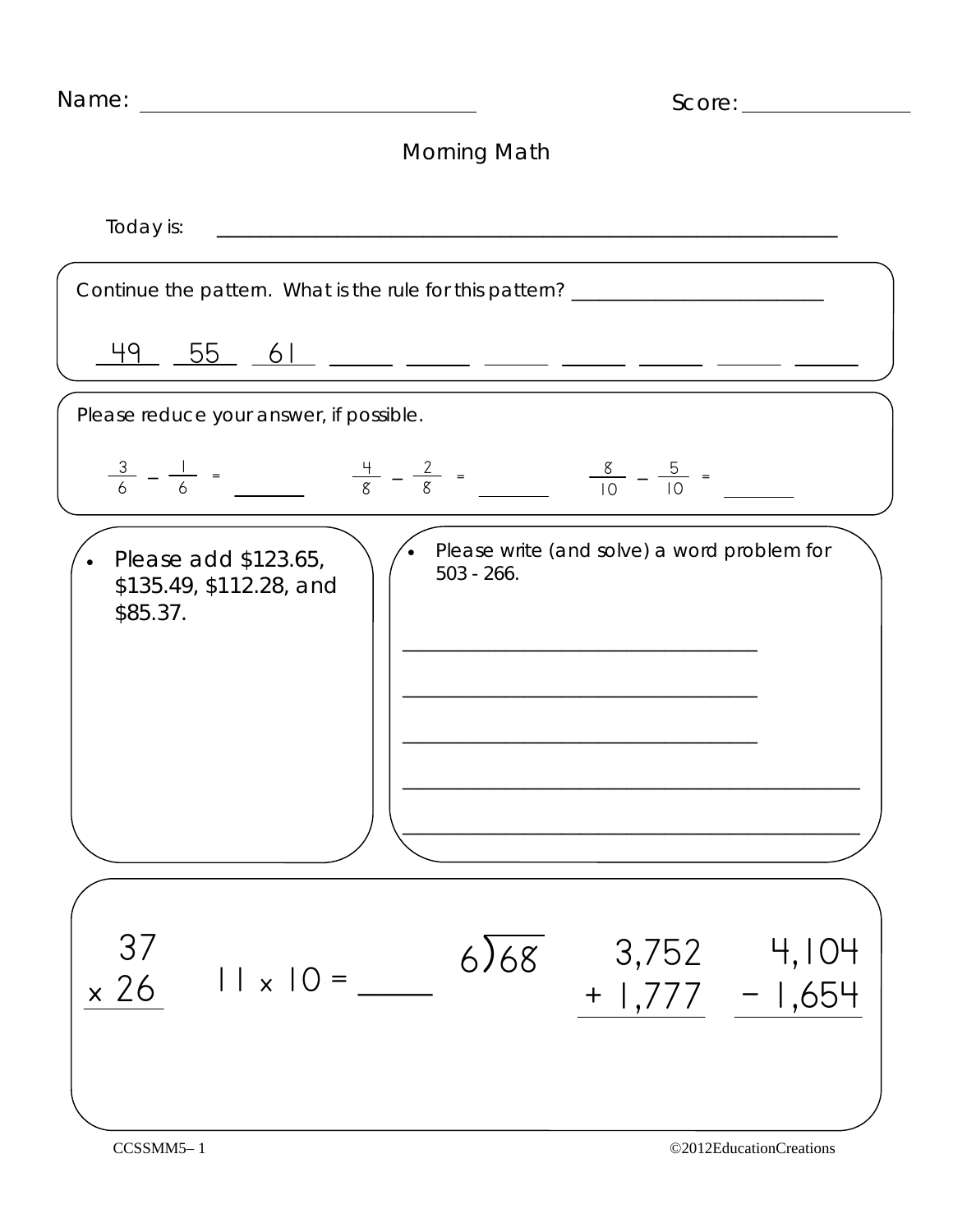| Name: | Score: |
|-------|--------|
|       |        |

## Math Homework

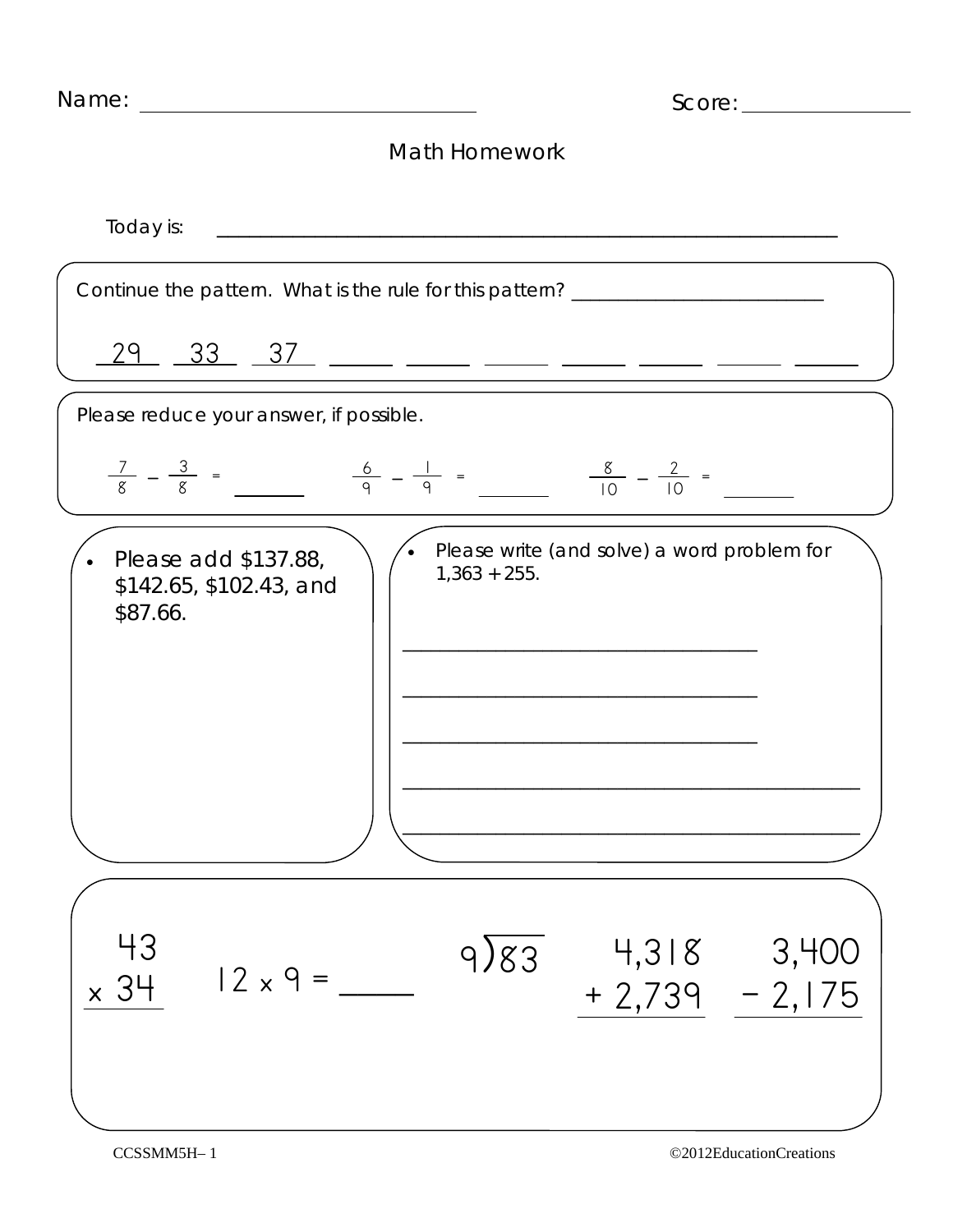| Name:                                                       |                                                                          |                                                                                                      |                                 | Score:                                                                                                                       |   |
|-------------------------------------------------------------|--------------------------------------------------------------------------|------------------------------------------------------------------------------------------------------|---------------------------------|------------------------------------------------------------------------------------------------------------------------------|---|
|                                                             |                                                                          | Morning Math                                                                                         |                                 |                                                                                                                              |   |
| Today is:                                                   |                                                                          |                                                                                                      |                                 |                                                                                                                              |   |
| Add 8, starting with number 22.                             |                                                                          |                                                                                                      |                                 |                                                                                                                              |   |
|                                                             |                                                                          |                                                                                                      |                                 |                                                                                                                              |   |
| Please solve and reduce, if possible.                       |                                                                          |                                                                                                      |                                 |                                                                                                                              |   |
| $\frac{6}{10} + \frac{6}{10} =$                             |                                                                          | $\frac{4}{7} + \frac{4}{7} =$                                                                        | $\frac{3}{5}$ + -               |                                                                                                                              |   |
| $\bullet$                                                   | How many chicken legs are there in all?<br>Write and solve this problem. | There are 344 chickens on Farmer Edgar's farm.<br>What must you know in order to solve this problem? |                                 |                                                                                                                              |   |
| $Use >, <, or =$<br>$9 \times 9 + 78$ ( ) $8 \times 8 + 94$ |                                                                          |                                                                                                      |                                 | Mark the fraction that is equal to $\frac{2}{5}$ .<br>$\bigcirc \frac{6}{12}$ $\bigcirc \frac{4}{10}$ $\bigcirc \frac{2}{8}$ |   |
|                                                             |                                                                          |                                                                                                      |                                 |                                                                                                                              |   |
| 256                                                         | 98                                                                       | 35                                                                                                   | <u>x 8 x 7 x 43 x 6 x 7 x 6</u> | -8                                                                                                                           | 6 |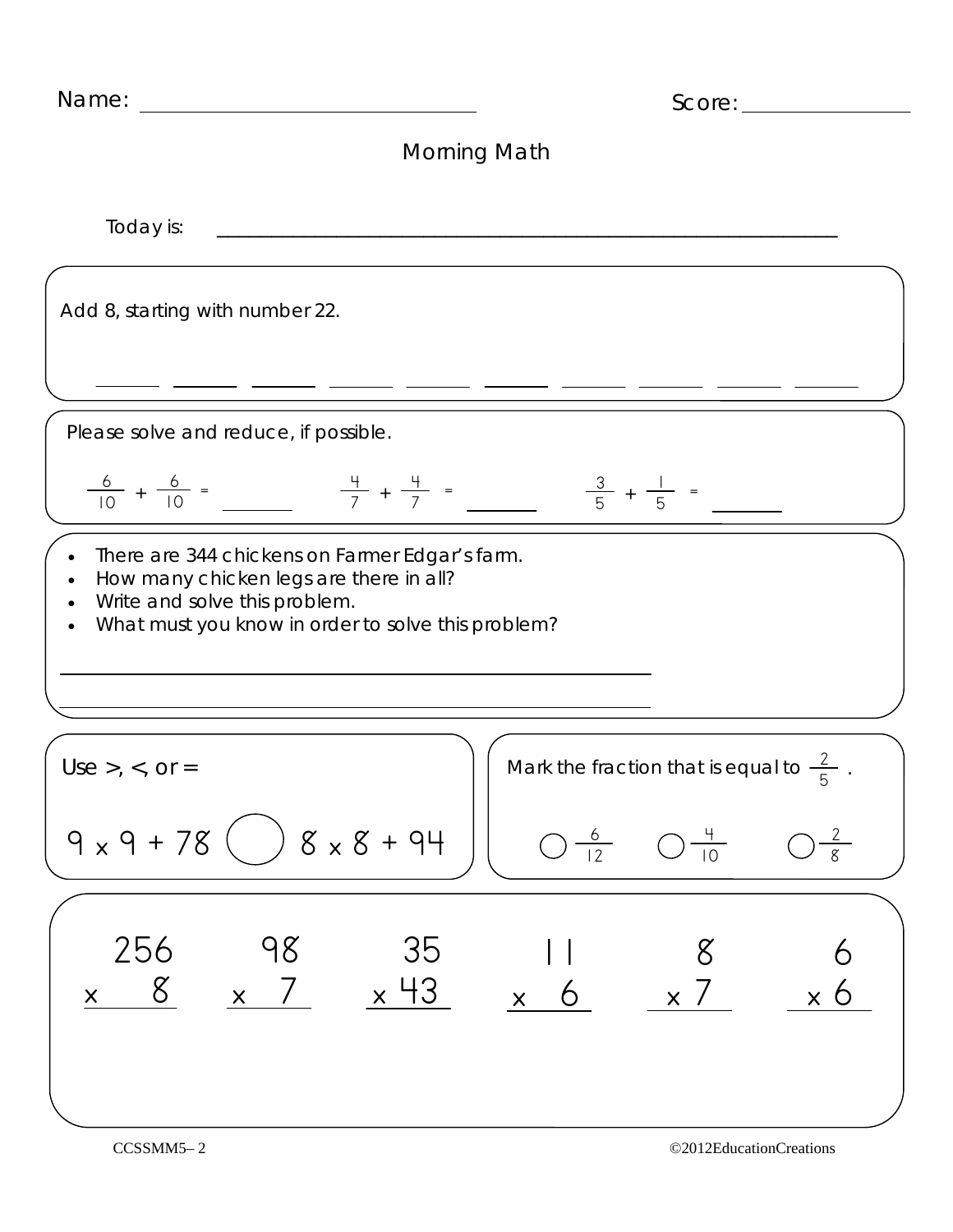| Name:<br>Score:                                                                                                                                                                             |
|---------------------------------------------------------------------------------------------------------------------------------------------------------------------------------------------|
| Math Homework                                                                                                                                                                               |
| Today is:                                                                                                                                                                                   |
| Add 6, starting with number 37.                                                                                                                                                             |
|                                                                                                                                                                                             |
| Please solve and reduce, if possible.                                                                                                                                                       |
| $\frac{5}{10} + \frac{5}{10} =$ $\frac{6}{9} + \frac{4}{9} =$<br>$\frac{5}{6}$ + $\frac{3}{6}$ =                                                                                            |
| There are 128 horses on Farmer Edgar's farm.<br>How many horses' legs are there in all?<br>$\bullet$<br>Write and solve this problem.<br>What must you know in order to solve this problem? |
| Mark the fraction that is equal to $\frac{1}{4}$ .<br>$Use > 0, 0, or =$                                                                                                                    |
| $12 \times 8 + 88$ $\left( )9 \times 7 + 132 \right)$<br>$\bigcirc \frac{2}{10}$ $\bigcirc \frac{4}{8}$ $\bigcirc \frac{2}{8}$                                                              |
| 328 46<br>$x$ 6 $x$ 9 $x$ 34 $x$ 9 $x$ 7 $x$ 6                                                                                                                                              |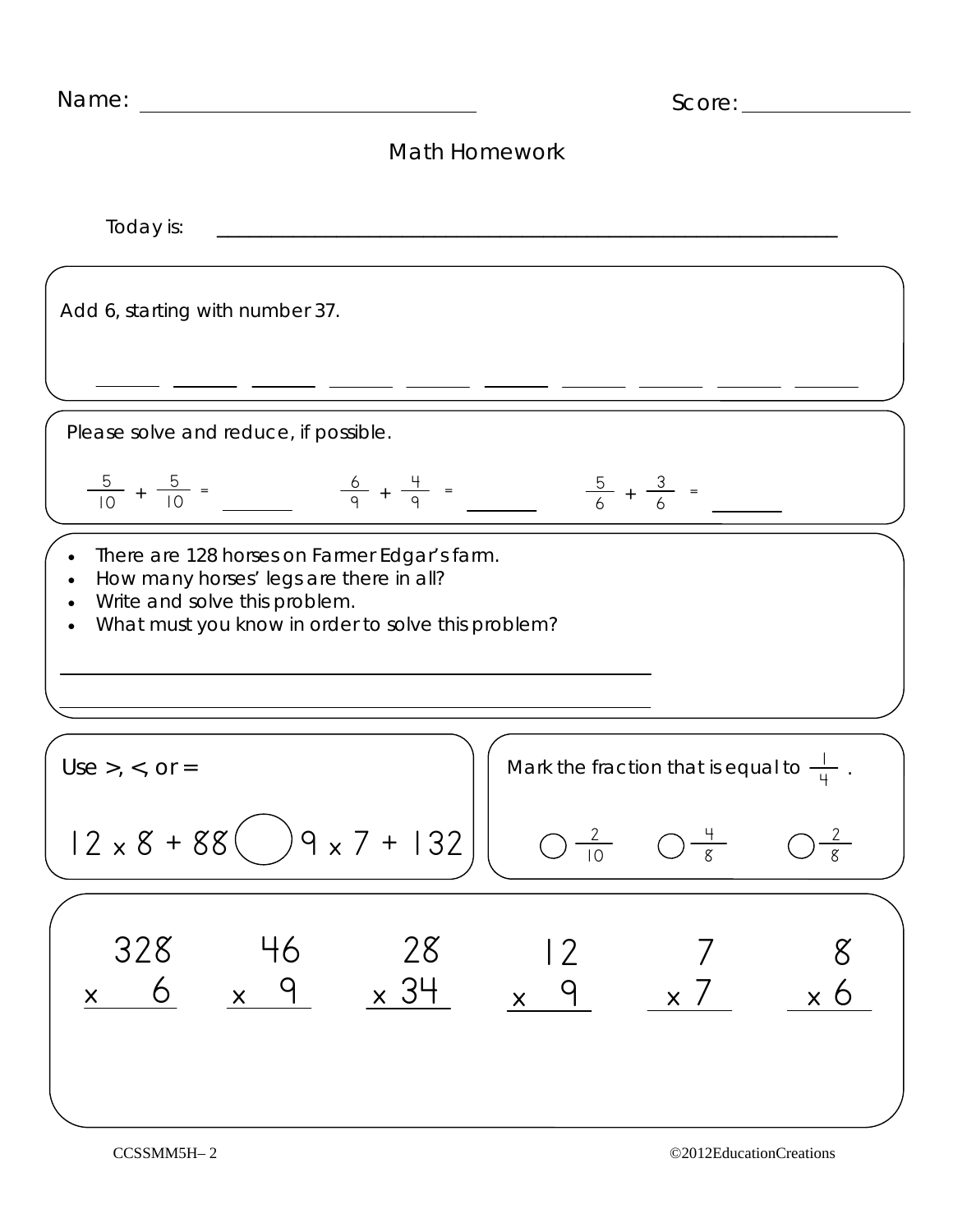| Name: |  |
|-------|--|
|-------|--|

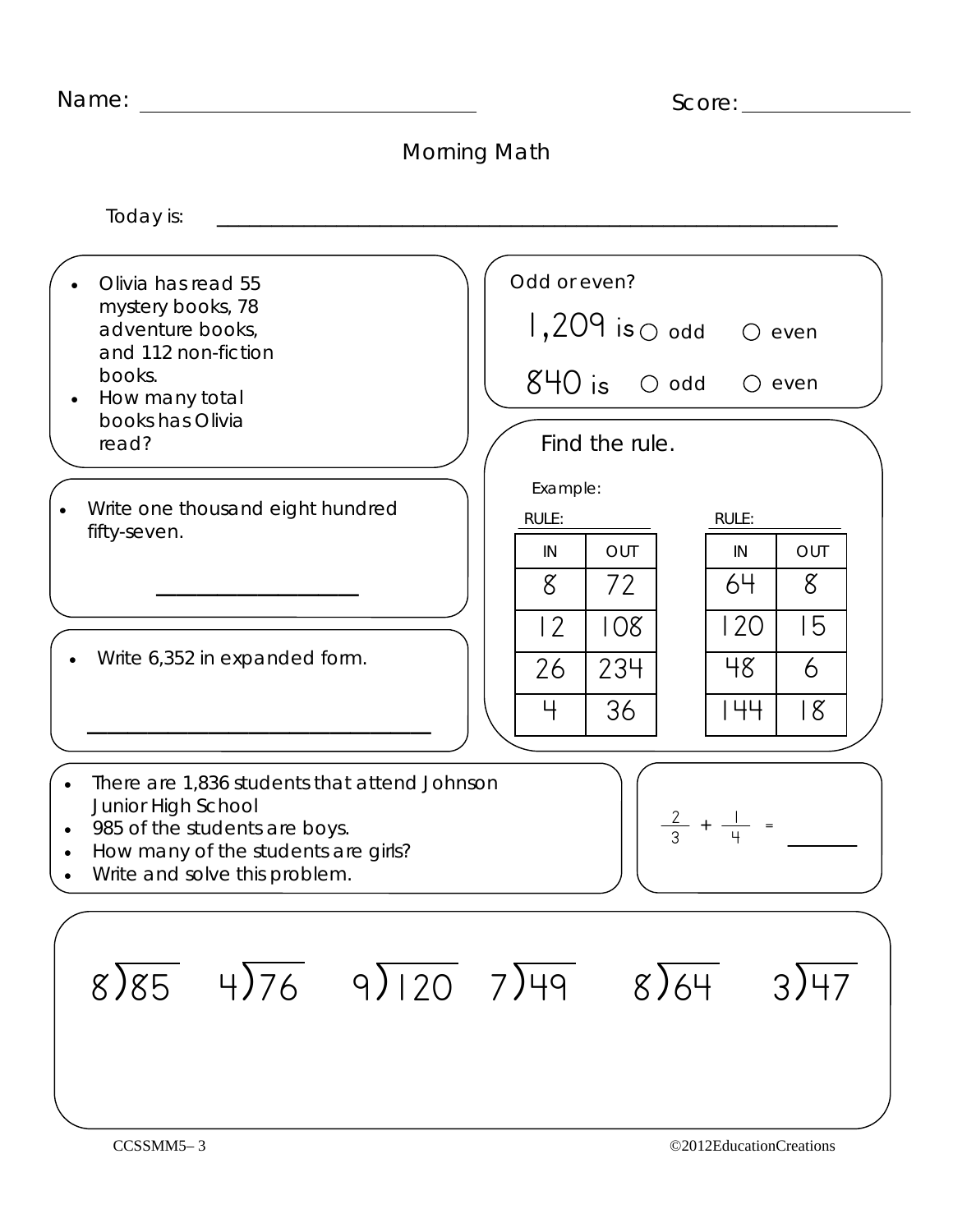|  | Name: |  |
|--|-------|--|
|  |       |  |

| Name: | Score: |
|-------|--------|
|       |        |

| <b>Math Homework</b>                                                                                                                                                 |                                                                                                                                                                 |  |  |  |
|----------------------------------------------------------------------------------------------------------------------------------------------------------------------|-----------------------------------------------------------------------------------------------------------------------------------------------------------------|--|--|--|
| Today is:                                                                                                                                                            |                                                                                                                                                                 |  |  |  |
| David has read 97<br>mystery books, 127<br>adventure books,<br>and 35 non-fiction<br>books.<br>How many total                                                        | Odd or even?<br>$ 42 $ is $\circ$ odd $\circ$<br>even<br>$ 3 $ is $\circlearrowright$ odd<br>$\bigcirc$<br>even                                                 |  |  |  |
| books has David<br>read?                                                                                                                                             | Find the rule.                                                                                                                                                  |  |  |  |
| Write three hundred ninety-four.<br>Write 5,104 in expanded form.                                                                                                    | Example:<br>RULE:<br>RULE:<br>OUT<br>OUT<br>IN<br>IN<br>32<br>4<br>16<br>16<br>32<br>$8^{\circ}$<br>5<br>IO.<br>$\overline{2}$<br>18<br>8<br>9<br>3<br>26<br>44 |  |  |  |
| 908 students are on a field trip.<br>509 of the students are boys.<br>$\bullet$<br>How many of the students are girls?<br>$\bullet$<br>Write and solve this problem. | $\frac{7}{5}$ + $\frac{1}{5}$ =                                                                                                                                 |  |  |  |
| $4\sqrt{31}$ 9/44<br>8)64                                                                                                                                            | $6\sqrt{8}$<br>5)38<br>7)70                                                                                                                                     |  |  |  |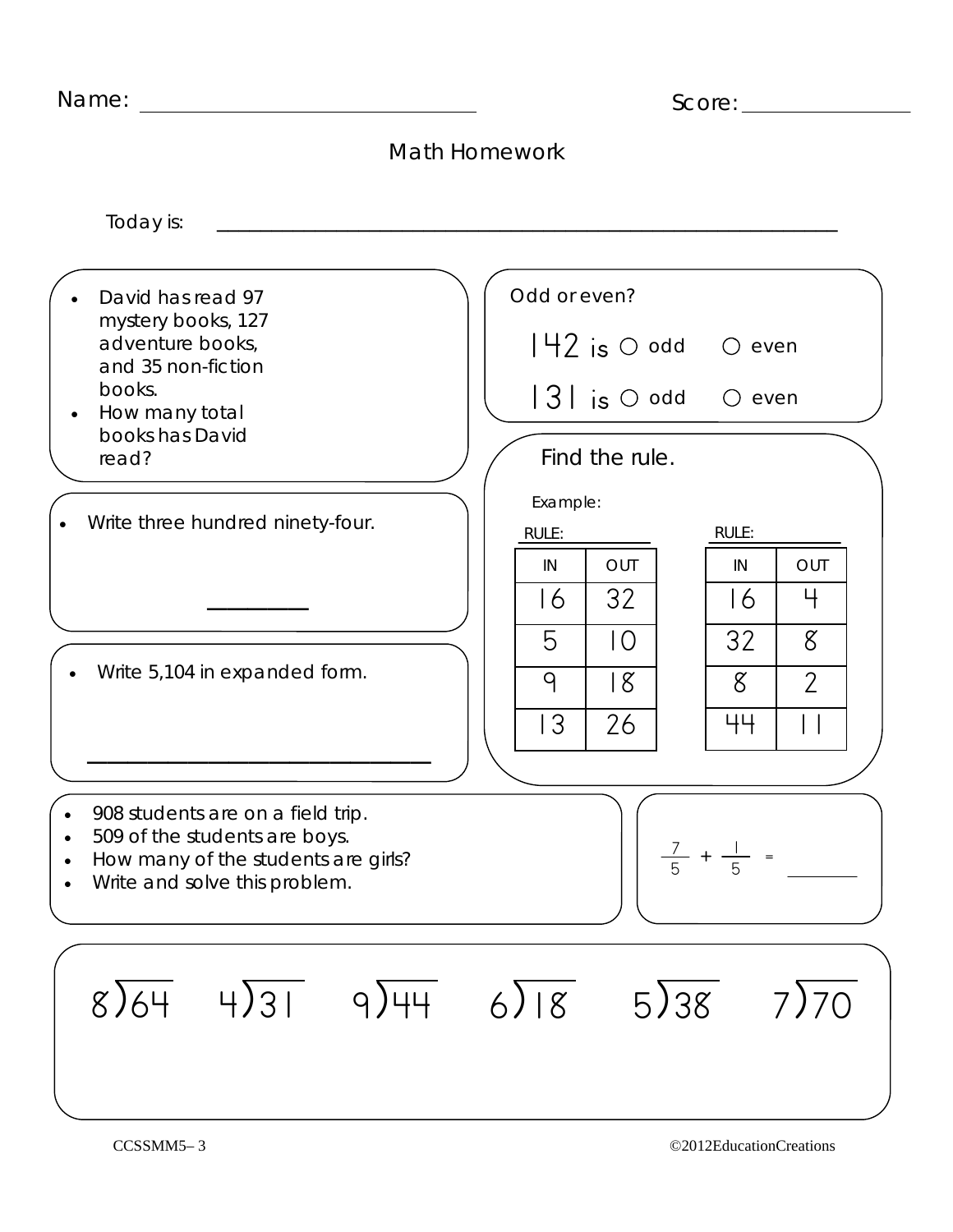| Name:<br><u> 1989 - Johann Harry Harry Harry Harry Harry Harry Harry Harry Harry Harry Harry Harry Harry Harry Harry Harry</u> | Score:                                                                                    |
|--------------------------------------------------------------------------------------------------------------------------------|-------------------------------------------------------------------------------------------|
|                                                                                                                                | Morning Math                                                                              |
| Today is:                                                                                                                      |                                                                                           |
|                                                                                                                                | Complete the pattern. What is the rule? The rule is: ___________________________          |
|                                                                                                                                | <u>73 76 79  —  —  —  —  —  —  —  —</u>                                                   |
| Please solve and reduce if possible.                                                                                           |                                                                                           |
|                                                                                                                                | $\frac{9}{10} - \frac{3}{10} = \frac{5}{8} - \frac{1}{8} = \frac{8}{12} - \frac{4}{12} =$ |
| Find the area of the rectangle.                                                                                                | Find the perimeter of the rectangle.                                                      |
| 75 ft.<br>$\ddot{\mp}$<br>$\infty$                                                                                             | $212$ ft.<br>56 ft.                                                                       |
| $108 \div 9 =$                                                                                                                 | Mrs. Gleason bought \$183.66 in<br>groceries.<br>She gave the clerk two hundred           |
| $72 \div 12 =$                                                                                                                 | dollar bills.<br>How much money will Mrs.<br>$\bullet$<br>Gleason get back?               |
| 52<br>35                                                                                                                       |                                                                                           |
| $\times$ 36<br>$\times 65$                                                                                                     | 3)120<br>5,203<br>6,114<br>987<br>$+2,098$                                                |
|                                                                                                                                |                                                                                           |
| CCSSMM5-4                                                                                                                      | ©2012EducationCreations                                                                   |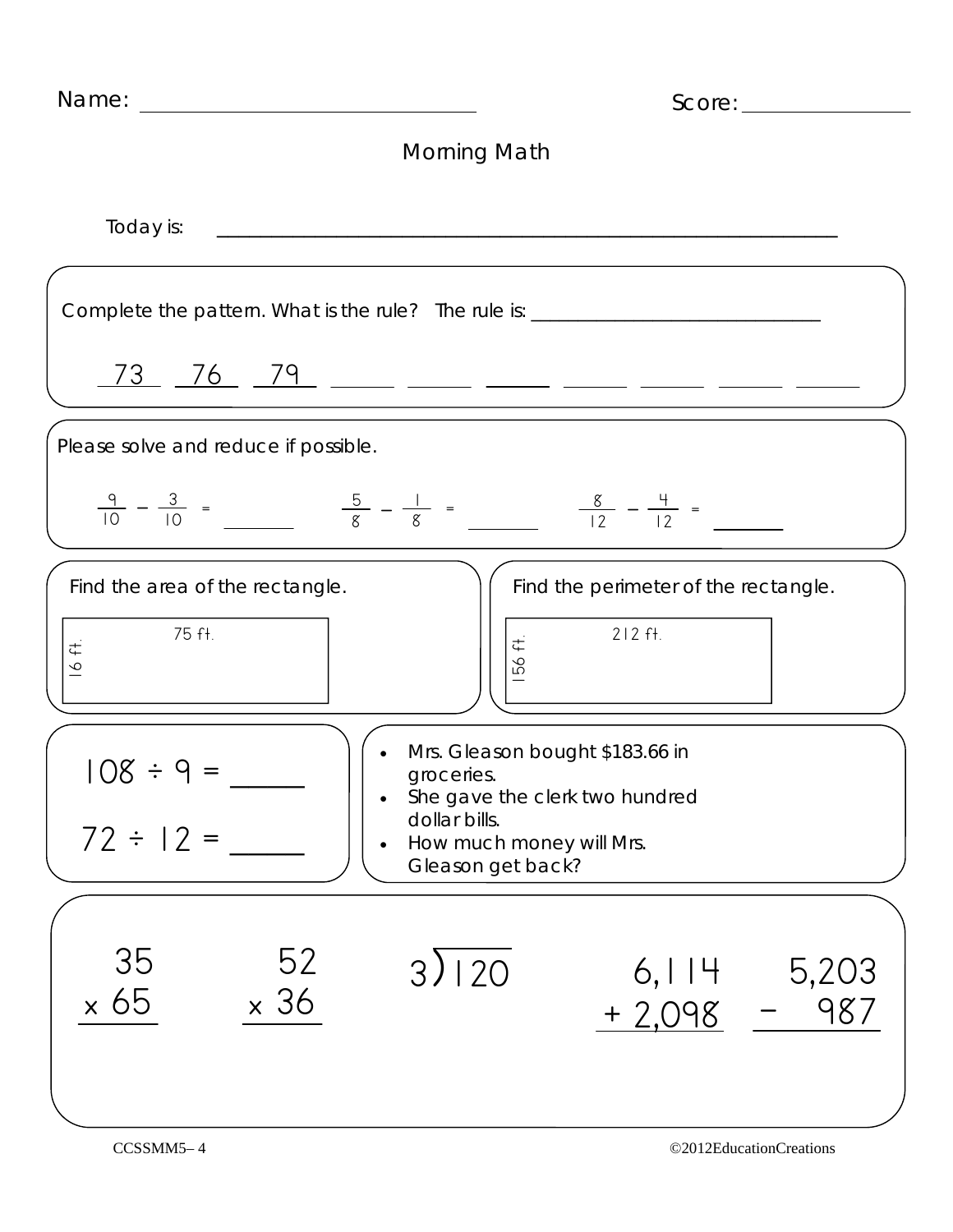| Score:                                                                                    |                                                                                                                                                    |                                                 |  |  |
|-------------------------------------------------------------------------------------------|----------------------------------------------------------------------------------------------------------------------------------------------------|-------------------------------------------------|--|--|
| <b>Math Homework</b>                                                                      |                                                                                                                                                    |                                                 |  |  |
| Today is:                                                                                 |                                                                                                                                                    |                                                 |  |  |
| Complete the pattern. What is the rule? The rule is: ___________________________          |                                                                                                                                                    |                                                 |  |  |
|                                                                                           |                                                                                                                                                    |                                                 |  |  |
| Please solve and reduce if possible.                                                      |                                                                                                                                                    |                                                 |  |  |
| $\frac{6}{12} - \frac{2}{12} = \frac{8}{9} - \frac{6}{9} = \frac{7}{10} - \frac{4}{10} =$ |                                                                                                                                                    |                                                 |  |  |
| Find the area of the rectangle.<br>82 ft.<br>土                                            | $\vec{t}$<br>25                                                                                                                                    | Find the perimeter of the rectangle.<br>163 ft. |  |  |
| <u>JU • J</u><br>$45 ÷ 5 =$<br>$\bullet$                                                  | Mrs. Gleason bought \$122.71 in<br>groceries.<br>She gave the clerk seven twenty<br>dollar bills.<br>How much money will Mrs.<br>Gleason get back? |                                                 |  |  |
| 63<br>45<br>$\times$ 32<br>19<br>$\mathsf{X}^+$                                           | $5\overline{\smash{)}\phantom{}}\,\overline{\phantom{}}\,35$                                                                                       | $6,655$ $5,111$<br>$+ 1,936 - 3,435$            |  |  |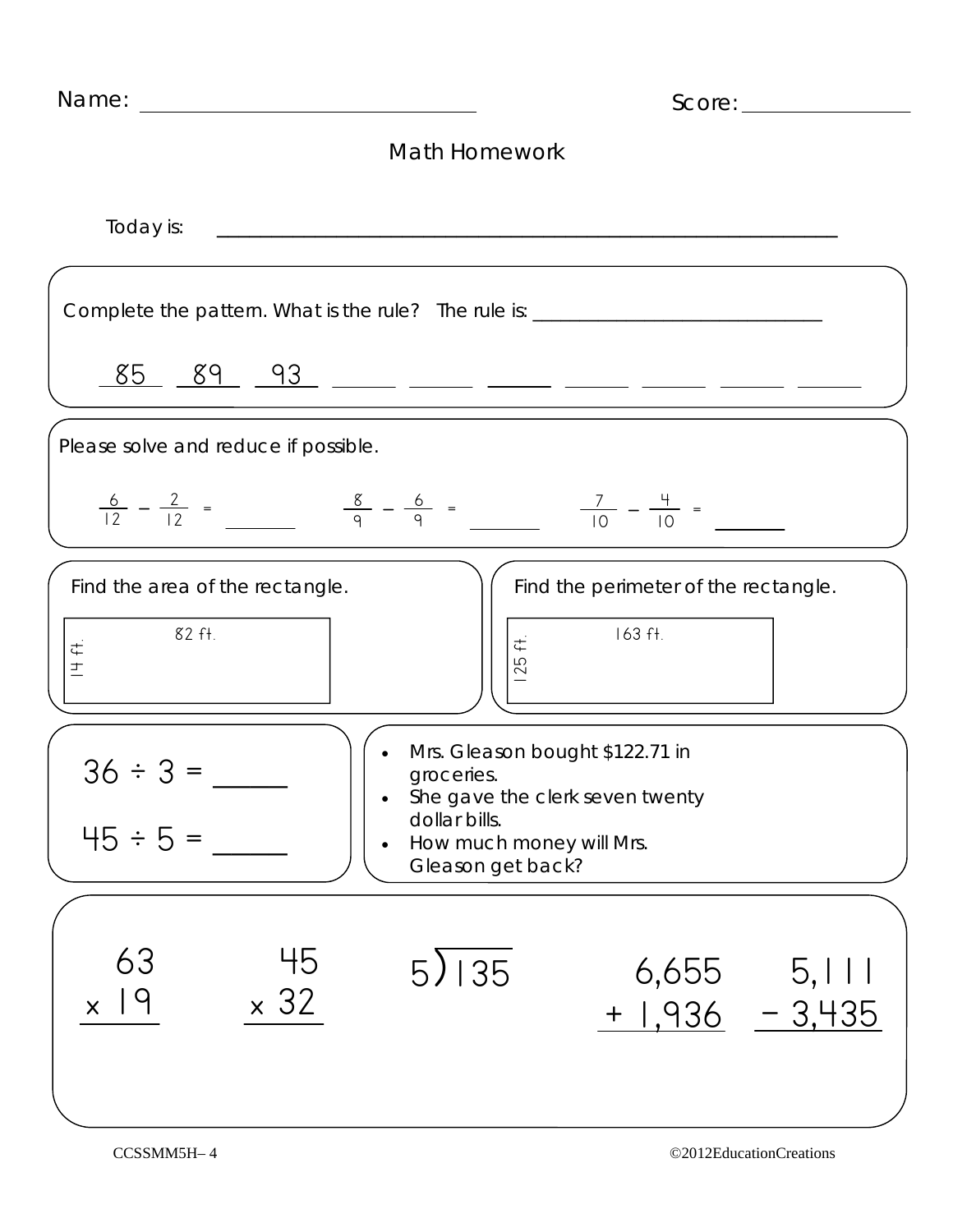